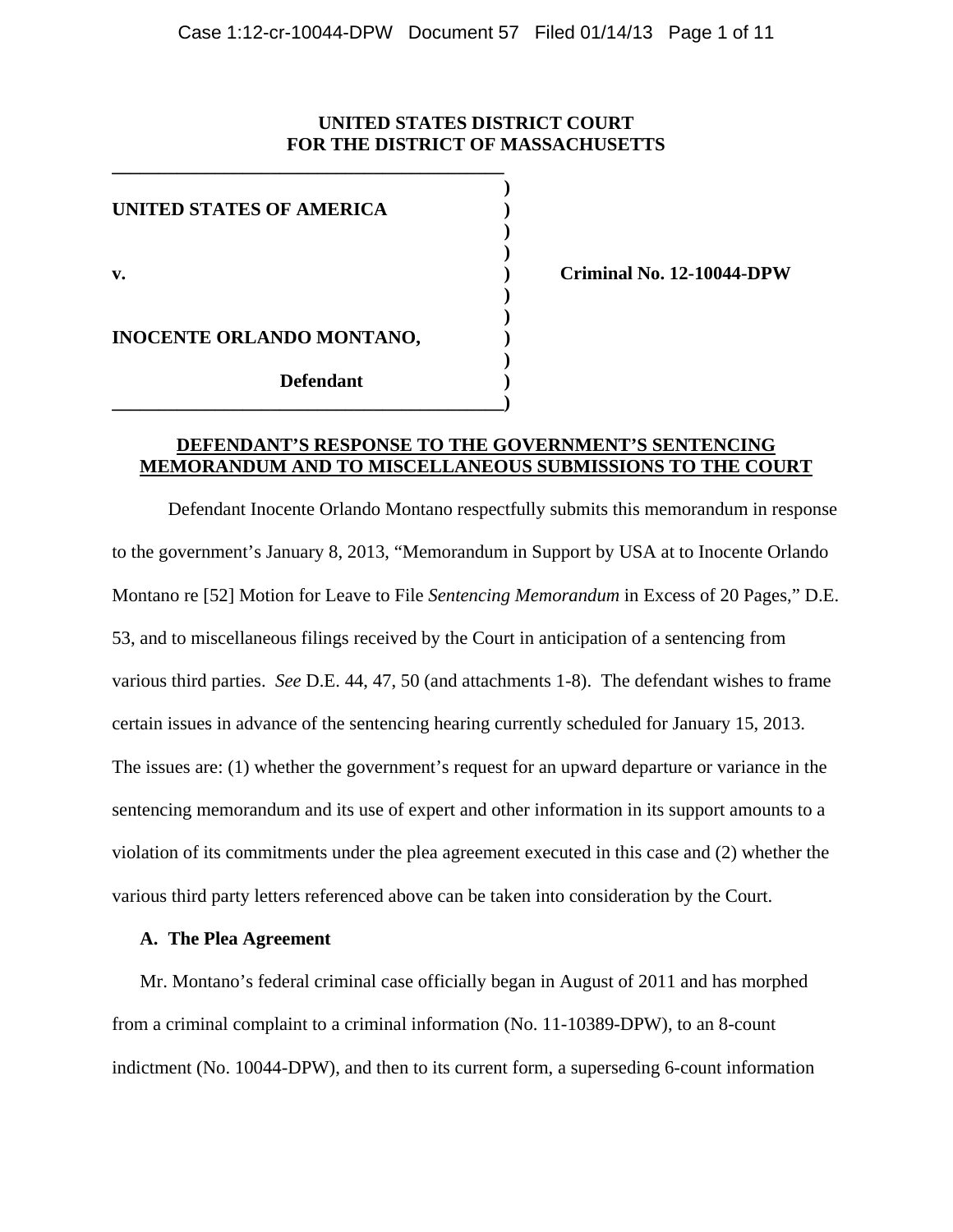#### Case 1:12-cr-10044-DPW Document 57 Filed 01/14/13 Page 2 of 11

(No. 10044-DPW). During that time, the parties have negotiated at length over a variety of issues including the number and types of charges that would be brought against Mr. Montano. There was also extensive discussion concerning what alleged conduct would serve as the basis for the agreed upon charges. In its final form, the current superseding criminal information relates to three different immigration forms (I-821) which the defendant signed and submitted to the United States Department of Homeland Security ("DHS") in order to obtain the Temporary Protected Status ("TPS") benefit. The specific false statement(s) cited by the government for each of the three immigration forms is the same in each instance: the date of entry into the United States that Mr. Montano entered in each application (September 30, 2000). One charge of immigration fraud under 18 U.S.C. § 1546(a) and one charge of perjury (as these forms are affirmed as accurate under oath by the applicant's signature) under 18 U.S.C. § 1621(2) apply to each of the three statements (a total of six counts).

 In a letter dated August 10, 2012, the government provided defense counsel with a draft plea agreement whose terms were ultimately accepted by Mr. Montano in anticipation of a plea. *See Exhibit A*, D.E. 42, Plea Agreement. The pertinent portions of the plea agreement begin in paragraph 1 where the government agrees to dismiss the 8-count indictment that it obtained against Mr. Montano in exchange for his plea of guilty to the 6-count superseding information. *Id*., *See also Exhibit B,* Indictment No. 12-10044. This is of some moment because counts 4, 5, 7, and 8 of the original indictment related to another question on the "TPS" form that the government claimed Mr. Montano answered falsely in 2008 and 2010. These counts were eliminated and do not appear in the superseding information that Mr. Montano pled guilty to as result of the negotiations between the parties.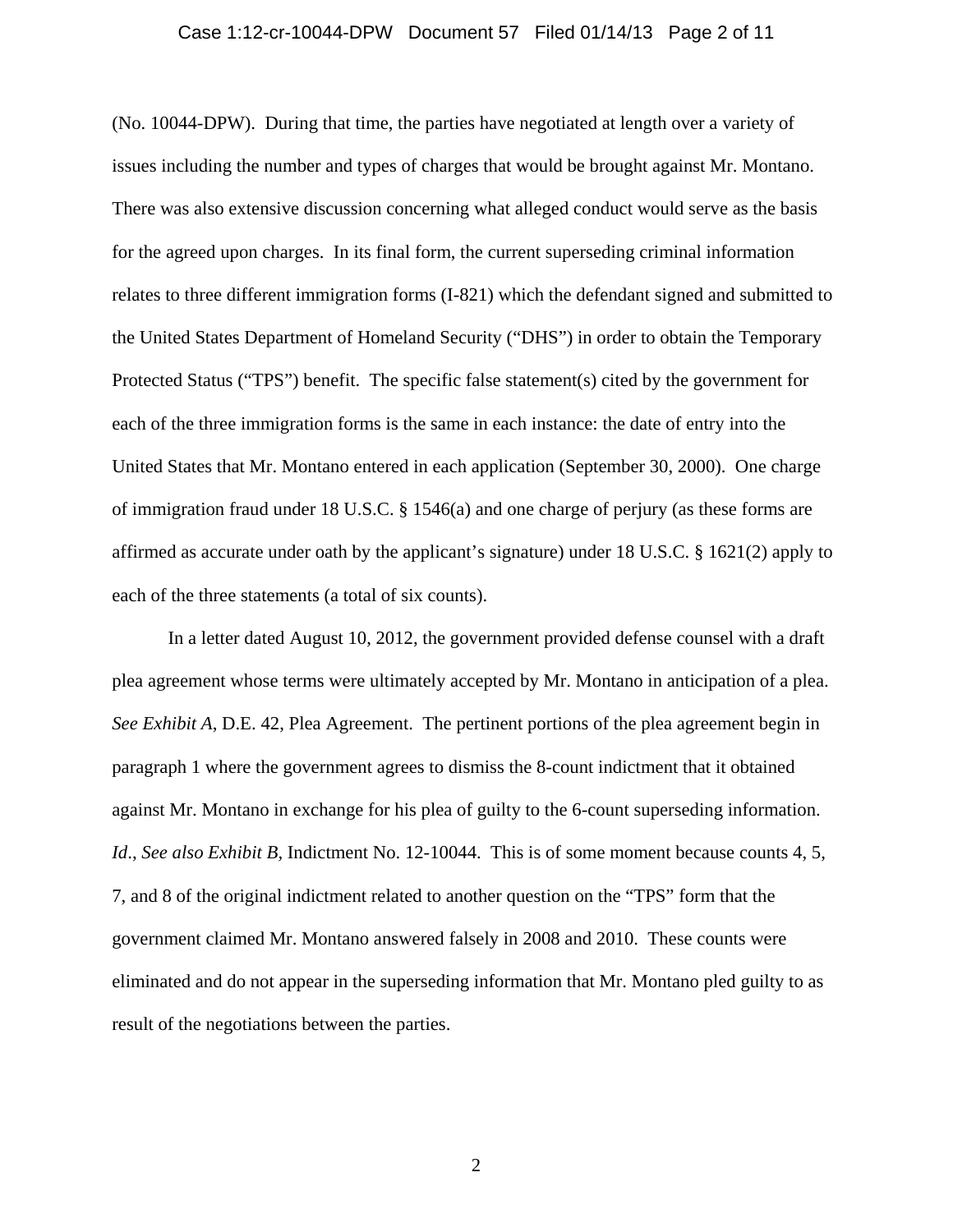Next, in paragraph 3 of the agreement, the government states that the "U.S. Attorney" will take a particular position regarding application of the United States Sentencing Guidelines. This entails setting a particular base offense level ("BOL") (the offense level for the perjury counts, 14, controls as it is higher than the Visa Fraud BOL at 8), conducting an assessment of the grouping provisions under U.S.S.G. §§ 3D1.1-4, and adding in a resulting enhancement of the BOL to 18.<sup>1</sup> See Exhibit A. The plea agreement goes on to state the following at the end of this paragraph:

"Defendant expressly understands that, in addition to declining to recommend an acceptance of responsibility adjustment, the U.S. Attorney *may seek an upward adjustment pursuant to USSG § 3C1.1 if defendant obstructs justice after the date of this Agreement."* Emphasis added.

The agreement fails to describe any other circumstances under which the government would reserve a right to seek an upward adjustment from the sentencing range produced by its offense level recitation. Finally, paragraph 4 of the agreement states that "There is no agreement regarding disposition in this case." *Id*.

## **B. The Government's Recommendation of 51 months Violates the Plea Agreement**

In *Santobello v. New York*, 404 U.S. 257, 262 (1971), the Supreme Court held that

"when a plea rests in any significant degree on a promise or agreement of the prosecutor, so that it can be said to be part of the inducement or consideration, such promise must be fulfilled." "[A] defendant must ultimately waive fundamental constitutional rights as a result of entering into any plea agreement." *United States v. Frazier*, 340 F.3d 5, 10 (1st Cir.2003). As the Court in *Frazier* explained:

<sup>&</sup>lt;sup>1</sup> Under the government's calculation in the plea agreement, the adjusted offense level of 18 would be reduced by 3 levels for acceptance of responsibility under USSG § 3E1.1 for a total offense level of 15. Although not specifically referenced in the plea agreement, the expectation of the parties was that the United States Probation Department would place Mr. Montano in a Criminal History Category ("CHC") I as he has no prior criminal record. At a total offense level of 15 and a CHC I, the applicable guidelines sentencing range ("GSR") is 18-24 months.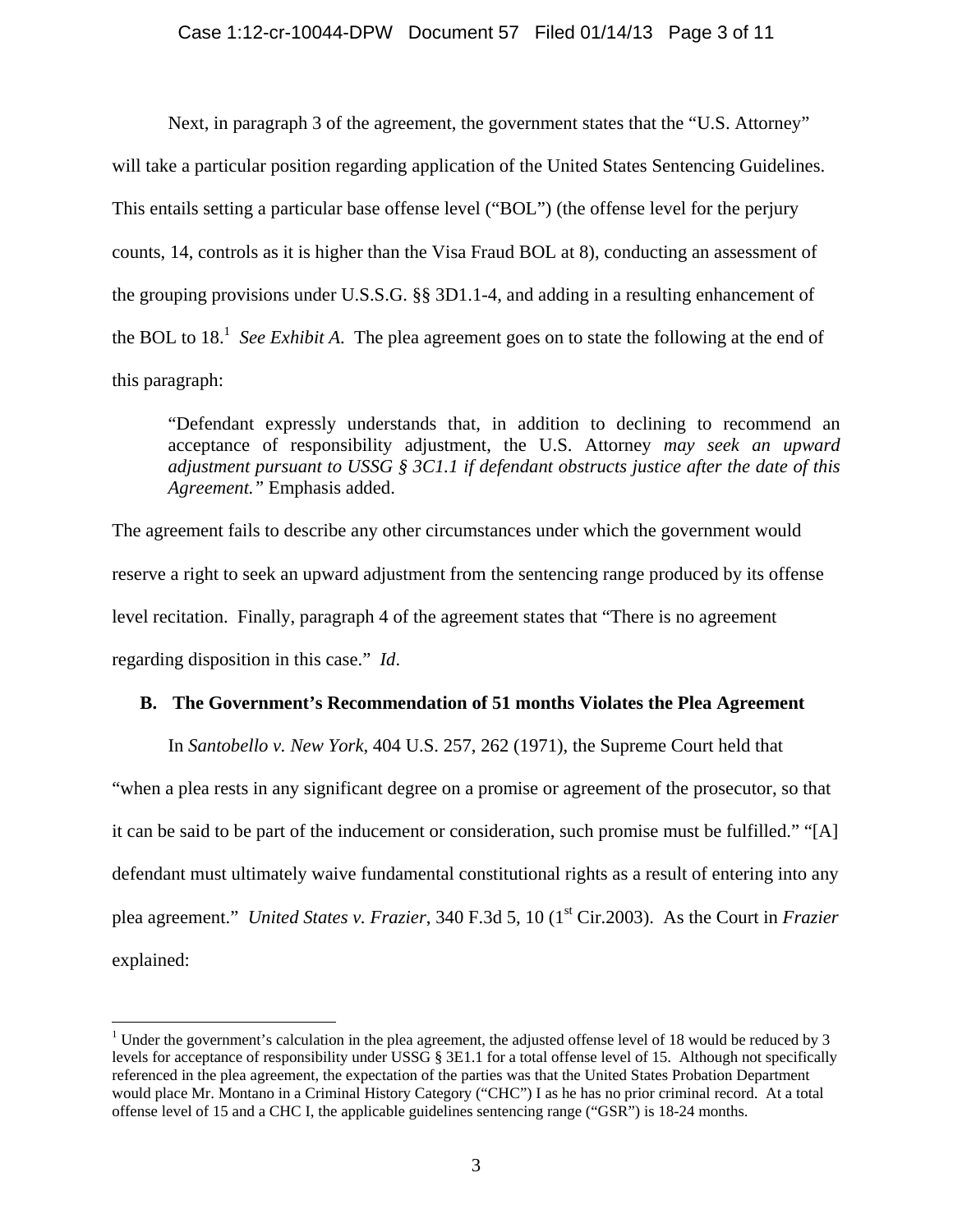Hence, "we hold prosecutors engaging in plea bargaining to the most meticulous standards of both promise and performance." *United States v. Riggs*, 287 F.3d 221, 224  $(1<sup>st</sup> Cir.2002)(quoting United States v. Velez Carrero, 77 F.3d 11, 11 (1<sup>st</sup> Cir.1996)), and$ we are wary of government claims that the prosecution "technically" complied with the terms of the agreement when the net effect of the government's behavior undermines "the benefit of the bargain" upon which a defendant has relied." *Frazier*, supra at 10. Our case law prohibits "not only explicit repudiation of the government's assurances, but must in the interests of fairness be read to forbid end-runs around them*." United States v. Saxena*, 229 F.3d 1, 6 (1<sup>st</sup> Cir.2000); *United States v. Canada*, 960 F.2d 263, 269 (1<sup>st</sup> Cir.1992).

*Frazier*, supra at 10.

*Santobello, supra*, requires that the breach of a plea agreement be remedied by either "specific performance of the agreement on the plea, in which case the petitioner should be resentenced by a different judge, or…the opportunity to withdraw [the] plea of guilty." *Santobello*, 404 U.S. at 263. The choice of remedy rests with the court and not the defendant. *United States v.* 

*Kurkculer*, 918 F.2d 295, 299 (1<sup>st</sup> Cir.1990).

 $\overline{a}$ 

In its sentencing memorandum, the government comments on the offense level

calculation cited in the Presentence Report ("PSR") and compares the result to the calculation it suggested in the plea agreement*. See Exhibit C*, Government's Sentencing Memorandum, pp. 22. It ultimately accepts the United States Probation Department's application of the grouping provisions which differs slightly from what the government proposed in the plea agreement and which produces a lower total offense level. *Id*.<sup>2</sup> The government goes on to argue for an upward departure and or variance from the applicable GSR to 51 months. This is done in stark violation of the terms upon which the government originally agreed.

 Read as a whole, the plea agreement could reasonably be interpreted to allow for an upward departure request by the government in only one circumstance, if Mr. Montano obstructs

<sup>2</sup> The PSR calculates a GSR of 15-21 months by reaching a total offense level of 14 and finding a CHC of I*. See* PSR ¶ 110. The defendant has offered an objection to the manner in which the grouping provisions are calculated in the PSR and suggests that an even lower GSR, 10-16 months, applies*. See* D.E. 49.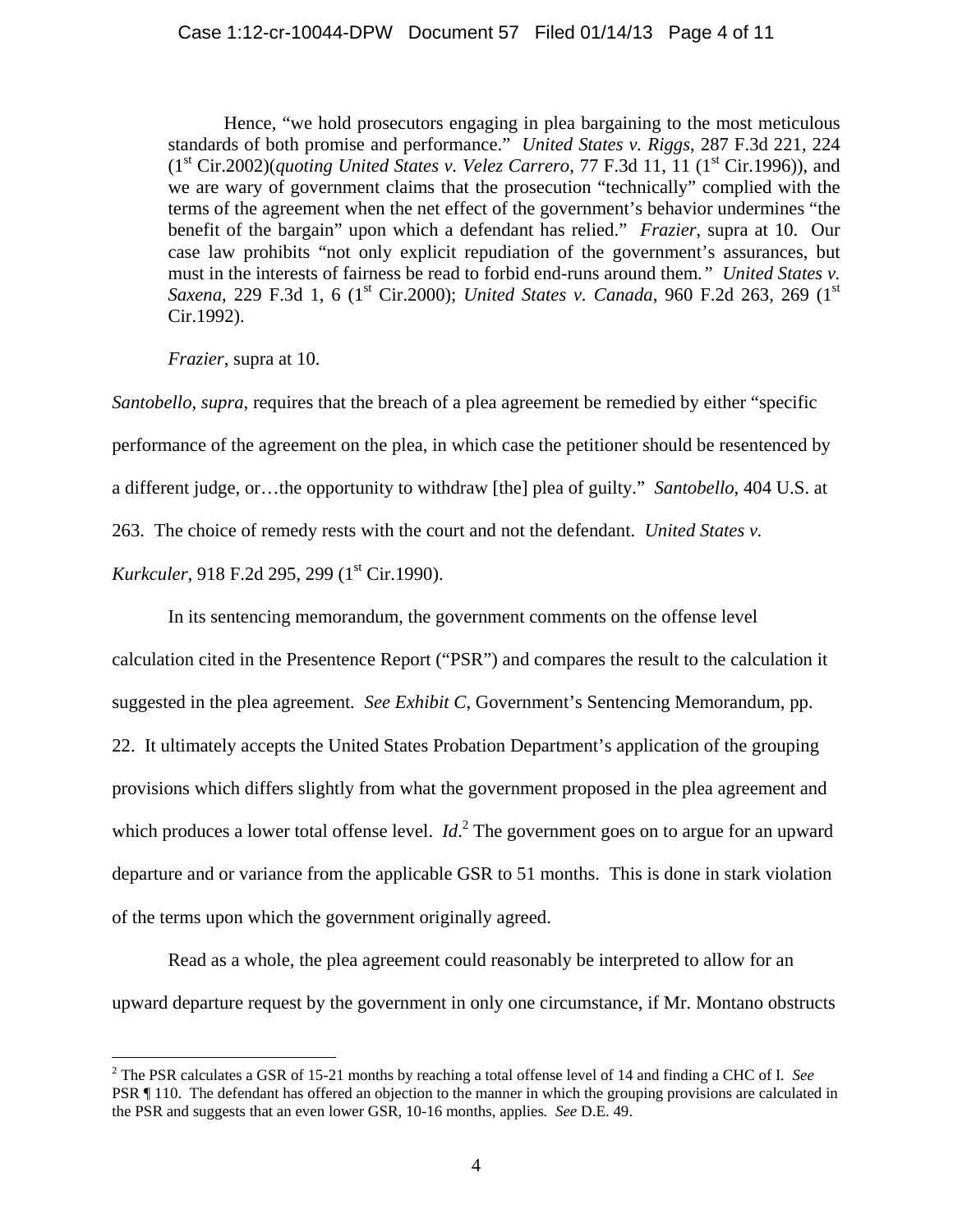#### Case 1:12-cr-10044-DPW Document 57 Filed 01/14/13 Page 5 of 11

justice after the entry of his plea pursuant to USSG § 3C1.1. *See Exhibit A*. If the defendant does not obstruct justice as described, then a fair reading of the plea agreement suggests the following: the government has taken a particular position with regarding the offense level calculation, including all applicable enhancements, which, assuming a CHC I is applied, results in a GSR of 18-24 months. Further, the plea agreement provision which states that there "is no agreement regarding disposition in this case" can be read as an acknowledgement that a particular sentencing range applies (18-24 months) and that the parties will take differing positions as to what sentence, contemplating that specific range and no upward departures or variances outside of on obstruction of justice grounds, should apply.

In the case of *United States v. Munoz*, 408 F.3d 222 ( $5<sup>th</sup>$  Cir.2005), the defendant successfully argued on appeal that the government had breached the plea agreement entered into by the parties by advocating for an enhancement of the offense level calculation suggested by the United States Probation Department in the PSR that was not contemplated in the calculation the government explicitly proposed in the plea agreement. Specifically, the Probation Department suggested an abuse of trust enhancement and the court noted that by "not including an enhancement for an abuse of trust, the parties agreed that it was not an applicable guideline and that it should not be included in the guideline calculation." *United States v. Munoz*, 408 F.3d at 227*. See also, United States v. Rivera*, 357 F.3d 290 (3rd Cir.2004)(government found to have breached plea agreement in circumstances where it proposed a specific offense level calculation, contemplating specific enhancements, and then advocated for application of an additional enhancement proposed by the Probation Department at sentencing hearing). Despite the agreement, the government urged the Court to apply the enhancement and this was found to be inconsistent with the plea agreement*. Id.*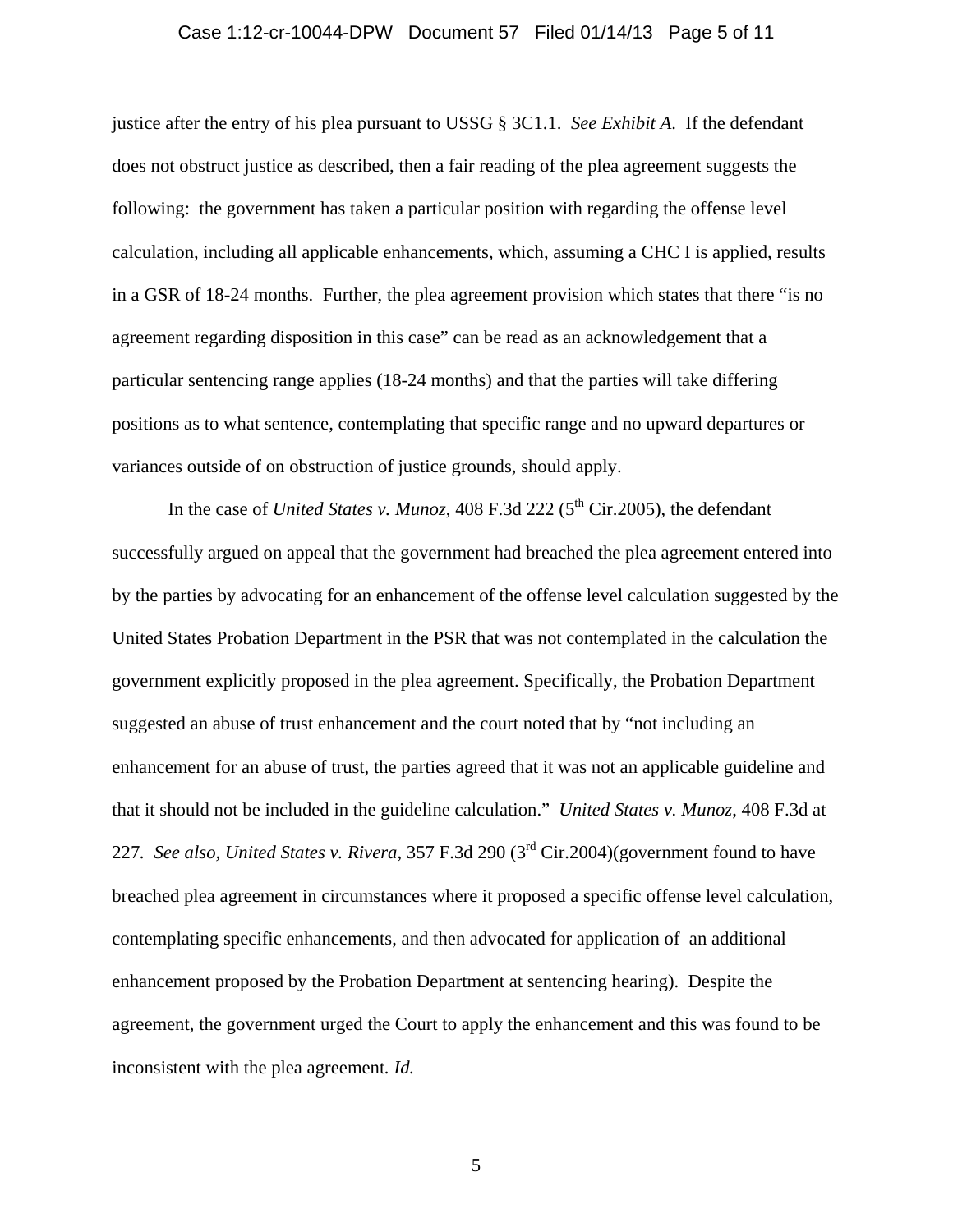#### Case 1:12-cr-10044-DPW Document 57 Filed 01/14/13 Page 6 of 11

Similarly, in Mr. Montano's case, the government cited a particular offense level calculation that included every potential enhancement the government contemplated at the time it drafted the plea agreement. Moreover, it suggested in writing that an upward departure or variance was appropriate *only* in one particular circumstance involving potential obstruction of justice conduct. Arguing for a 51 month sentence pursuant to USSG §§ 4A1.3 and 5K2.0 was never referenced in the plea agreement yet the government is requesting that the Court apply these guidelines provisions in its sentencing memorandum. *See Exhibit C*, pp. 23-25. This is wholly inconsistent with the terms of the plea agreement as the government specifically reserved its right to pursue an upward departure or variance on obstruction of justice grounds but under no other circumstances.

Moreover, the government cannot suggest that its request for an upward departure under the guidelines cited or a variance under 18 U.S.C  $\S$  3553(a) is allowable under paragraph 4 of the plea agreement which states that there is "no agreement regarding disposition in this case." *See Exhibit A*. In *United States v. Rivera, supra*, the government included a similar provision in that plea agreement which stated: "except as otherwise provided in this agreement, [the United States] reserves its right to take any position with respect to the appropriate sentence to be imposed on Isaac [Rivera] by the sentencing judge". *United States v. Rivera*, 357 F.3d at 295. The government cited that provision in order to argue that their endorsement of a role enhancement at sentencing that was not cited in the plea agreement was appropriate. *Id.* The appellate court dismissed this argument and stated that because "the offense level was specifically stipulated to, whereas the government's right to advocate a role enhancement was not, the government's endorsement of an enhancement that would raise the Offense Level above the stipulated level contravened the plea agreement." *Id.* "Moreover, to the extent there is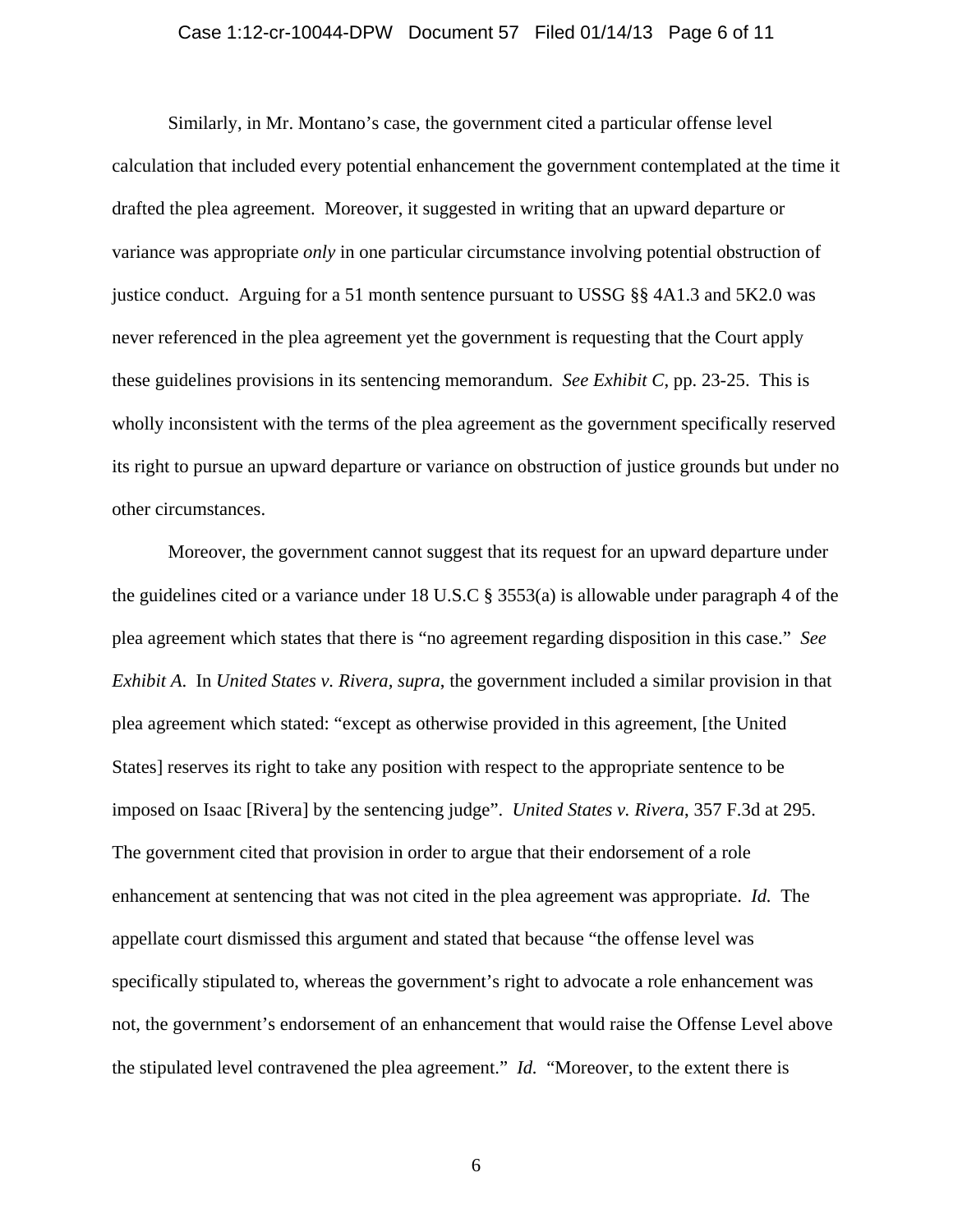#### Case 1:12-cr-10044-DPW Document 57 Filed 01/14/13 Page 7 of 11

ambiguity caused by the 'little bit of poor draftsmanship' conceded by the prosecutor, we must construe the agreement against the government as drafter." *Id*.

In Mr. Montano's case, the government did not specify that it had a right to advocate for an upward departure or variance in the plea agreement other than for obstruction of justice after the plea entered. *See Exhibit A*. The statement in paragraph 4 does not open the door to a request for 51 months under any of the specific guidelines provisions or statutes cited in the government's sentencing memorandum. The government's explicit statement that it would "take the position" that a specific offense level calculation applies in Mr. Montano's case resulting in a specific sentencing range (18-24 months) trumps this argument given the appellate court's comments in *Rivera*. Further, any ambiguity in the reading of the statement in paragraph 4 should be resolved in favor of the defendant, i.e. there is no agreement between the parties as to disposition given the parameters of the specific guidelines range (18-24 months) contemplated by the government's offense level calculation in the plea agreement.

 In addition to breaching the agreement of the parties by requesting a 51 month sentence under grounds it did not explicitly cite, the government also violates the agreement by arguing that certain relevant conduct should be considered by the Court in favor of such a departure or variance upward. The plea negotiations in this case entailed a decision by the government to dismiss counts 4, 5, 7, and 8 of the original indictment. *See Exhibit B*. These counts referenced allegedly false responses by Mr. Montano in two different "TPS" applications to the same particular question. Mr. Montano answered "No" to the following question in both the 2008 and 2010 "TPS" forms: "Have you EVER received any type of military, paramilitary, or weapons training?" *Id., See also* Government's Sentencing Memorandum, *Exhibit C*, pp. 7.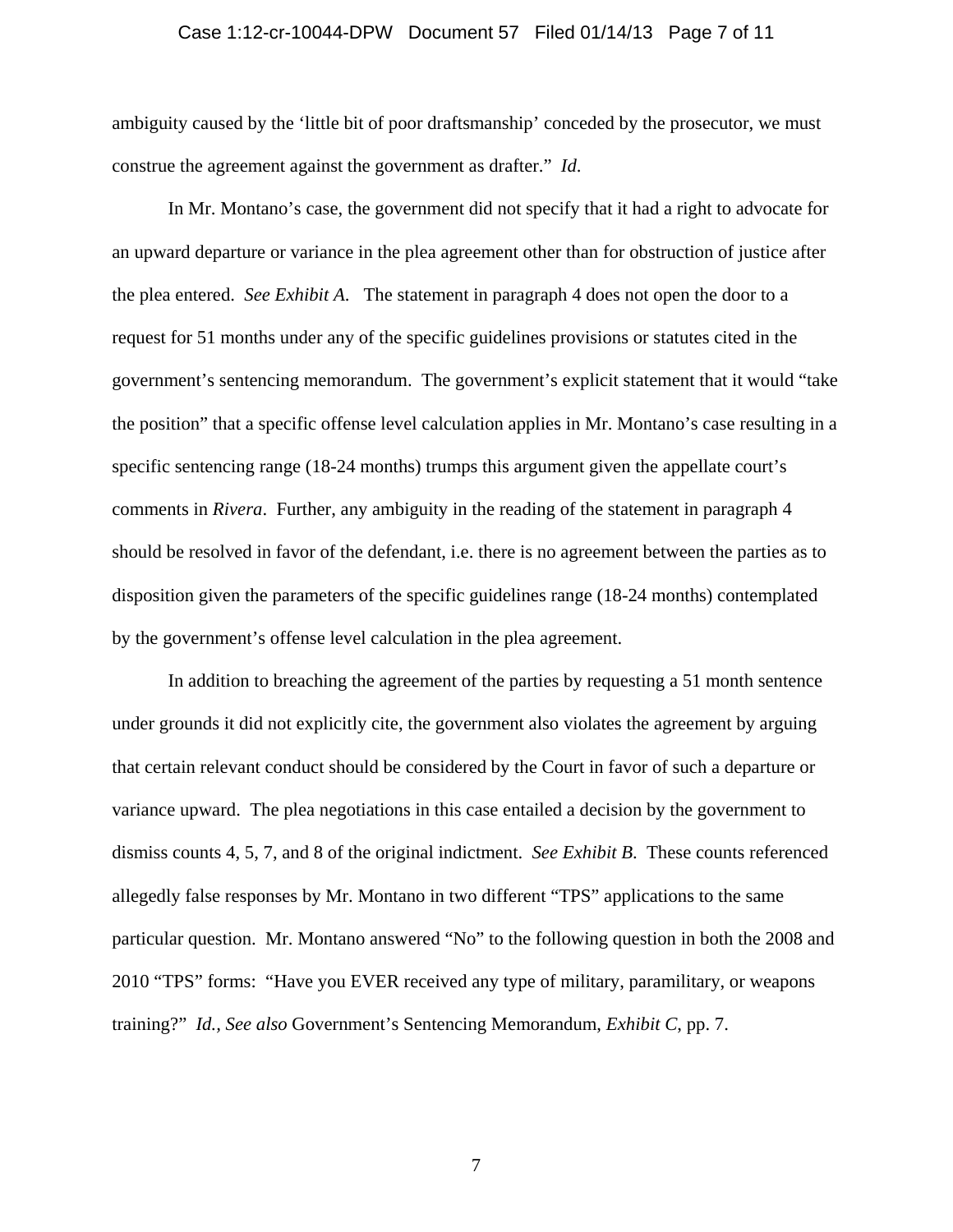#### Case 1:12-cr-10044-DPW Document 57 Filed 01/14/13 Page 8 of 11

 Mr. Montano was adamant during plea negotiations that he would not agree to make any admission of guilt regarding that question as he was never a part of any "paramilitary" group. He felt the question was worded awkwardly and that a positive response as to any one of the three types of training suggested would be interpreted as a "Yes" response to all of them. The government agreed to dismiss those particular counts of the indictment in exchange for Mr. Montano's plea related to the remaining counts which squarely dealt with the date of entry into the United States and his responses on the "TPS" forms in that regard.

 A plea agreement is a binding promise by the government and is an inducement for the guilty plea; a failure to support that promise is a breach of the plea agreement, whether done deliberately or not. *See Santobello v. New York*, 404 U.S. 257, 262 (1971); *see also, United States v. Saxena*, 229 F.3d 1, 6-8 (1st Cir.2000*), United States v. Kurkculer*, 918 F.2d 295, 302  $(1<sup>st</sup> Cir. 1990)$ . The defendant is cognizant of the fact that the Court can consider relevant conduct at sentencing and that there is very little limitation on the amount and type of information that can be presented to the Court at a sentencing hearing*. See* 18 U.S.C § 3661. However, this does not give the government free reign to explicitly undercut a plea agreement that it has entered into. *See United States v. Gonczy*, 357 F.3d 50 (1<sup>st</sup> Cir.2004) (The government has a duty to bring all facts relevant to sentencing to the judge's attention. This duty coexists with the government's duty to abide by a plea agreement).

 It is clear that the government is purposely injecting references to the "military, paramilitary, and weapons training" responses in its sentencing memorandum to support a sentence beyond what it effectively proposed in the plea agreement, 18-24 months. What is even more disturbing is that this information was specifically referenced in plea negotiations and the government agreed to dismiss indictment counts based on that conduct to induce Mr. Montano to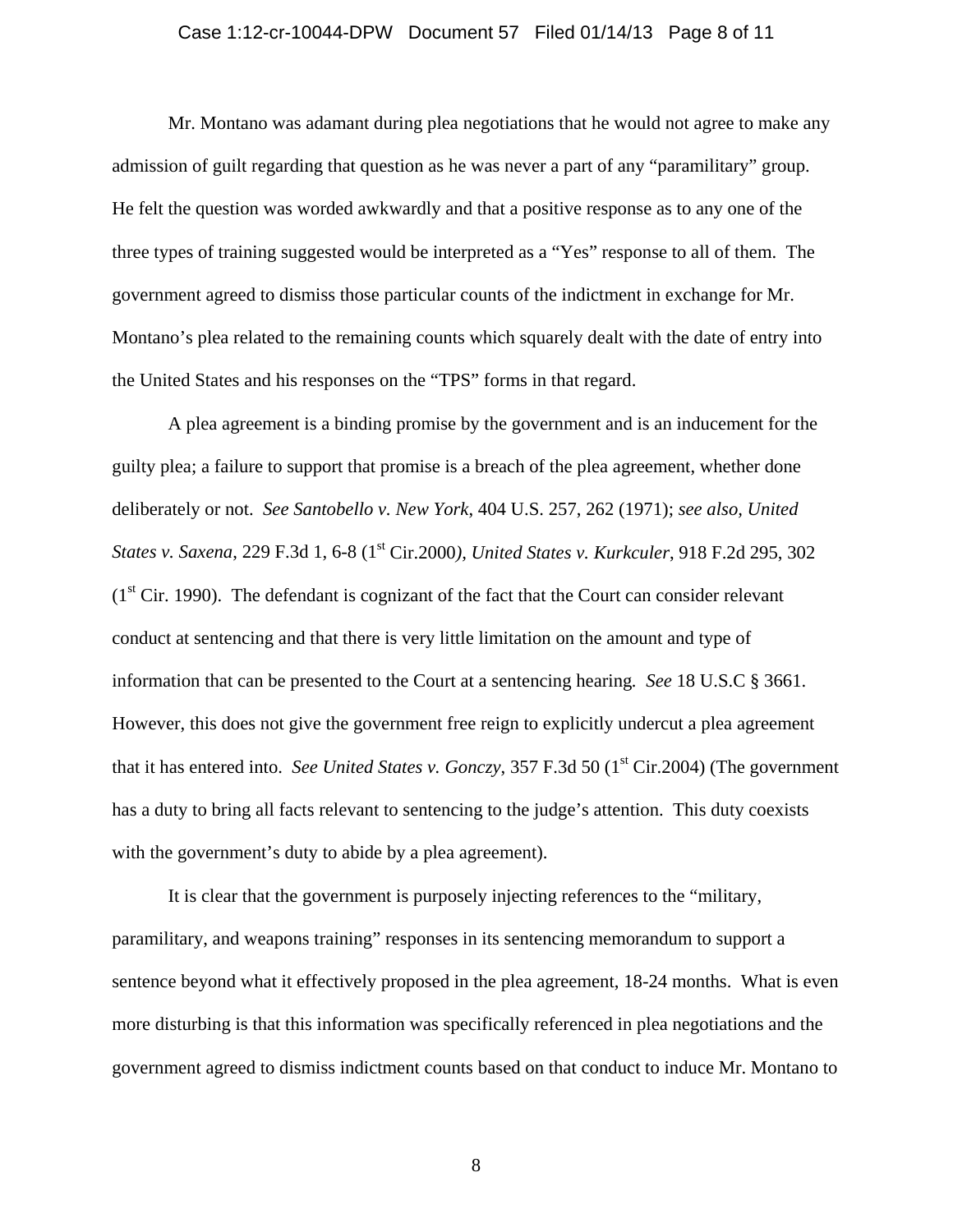#### Case 1:12-cr-10044-DPW Document 57 Filed 01/14/13 Page 9 of 11

plead guilty to the criminal information. The prosecutor's attempt to resurrect this information in the guise of "relevant conduct" is clearly inappropriate and is designed solely to prevent Mr. Montano from receiving the benefits of the bargain he struck with the government.

In the case of *United States v. Gonczy*, 357 F.3d 50 (1<sup>st</sup> Cir.2004), the First Circuit held that a prosecutor had breached a plea agreement by essentially undermining her own agreed upon recommendation. She did this by strenuously emphasizing the defendant's wrongdoing and his leadership role in the offense. The Court was careful to distinguish this information from the facts of the case or from facts related to the defendant's character which would have been appropriate for the prosecutor to touch on in her argument. *United States v. Gonczy*, 357 F.3d at 53. Ultimately, the Court found that the prosecutor had attempted to subtly sabotage her plea agreement recommendation by piling negative information on at the sentencing hearing and, effectively, pushing the sentencing judge toward a sentence above what she had requested.

 In Mr. Montano's case, the prosecutor is doing exactly what *Gonczy* cautioned against in referencing the military training question responses that were the subject of bargaining during plea negotiations. *Id.* He is also substantially undermining the plea agreement by submitting an expert report from Professor Terry Lynn Karl and making it one hundred percent of the focus of his sentencing arguments while barely mentioning the substance of the violations in this case: immigration fraud and perjury. *See* D.E. 53, report, appendix, and Curriculum Vitae. This report paints a very grim picture of Mr. Montano as a war criminal of epic proportions during the Salvadoran civil war which effectively ended in 1992 with the signing of a peace agreement.<sup>3</sup> An evidentiary hearing will likely be required for the Court to sort through this extensive report, determine whether the sources of information utilized are reliable, and settle upon how much

 $3$  Mr. Montano was never formally charged or investigated for any of the conduct attributed to him in Professor Karl's report in El Salvador.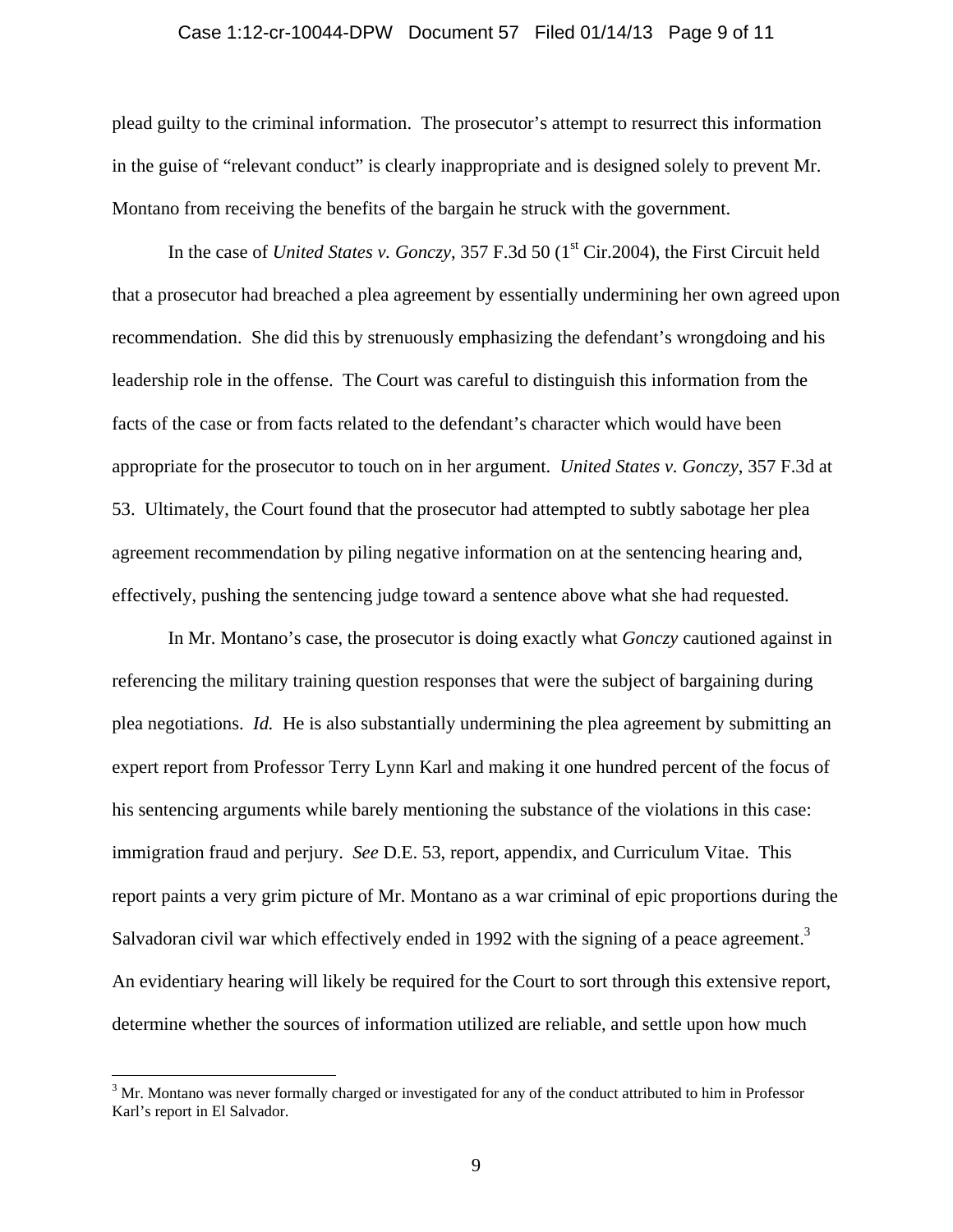#### Case 1:12-cr-10044-DPW Document 57 Filed 01/14/13 Page 10 of 11

consideration should be given to this information without jeopardizing Mr. Montano's rights to due process at sentencing.

 Mr. Montano maintains that the government's submission of this highly inflammatory information violates the plea agreement as it is submitted in support of an upward departure or variance that is not contemplated in the agreement. The *Gonczy* case states that a prosecutor's overall conduct must be consistent with making a particular sentencing recommendation and not the reverse. *Gonczy*, 357 F.3d at 54. The initial recommendation in *Gonczy's* case was "undercut, if not eviscerated" by the government's various and heated arguments to the Court. *Id.* In Mr. Montano's case the government's misuse of what it terms "relevant conduct" as well as the voluminous information from Professor Karl serve only one purpose, to provide a prejudicial distraction from the facts underlying the offenses of convictions and to persuade the Court that a sentence well above what it suggested in the plea agreement, 18-24 months, is appropriate in this case. Even if the Court finds that the nature of this information does not preclude it from consideration at sentencing, assuming we are dealing with an 18-24 month range and the parties present dueling recommendations in that regard, it must determine how much and how far the government can press it without marginalizing the plea agreement. *See Gonczy* 357 F. 3d at 53-54; *Canada*, 960 F.2d at 268, 269.

### **C. The Various Letters forwarded to the Court are Not "Victim Impact Statements"**

The Court is in receipt of a number of letters from third parties that are not "victims" of the offense conduct in this case. *See* D.E. 44, 47, 50. Mr. Montano would like for the Court to clarify what it will do with the information provided in these letters for purposes of sentencing. Although the information the Court can consider regarding the defendant's character and